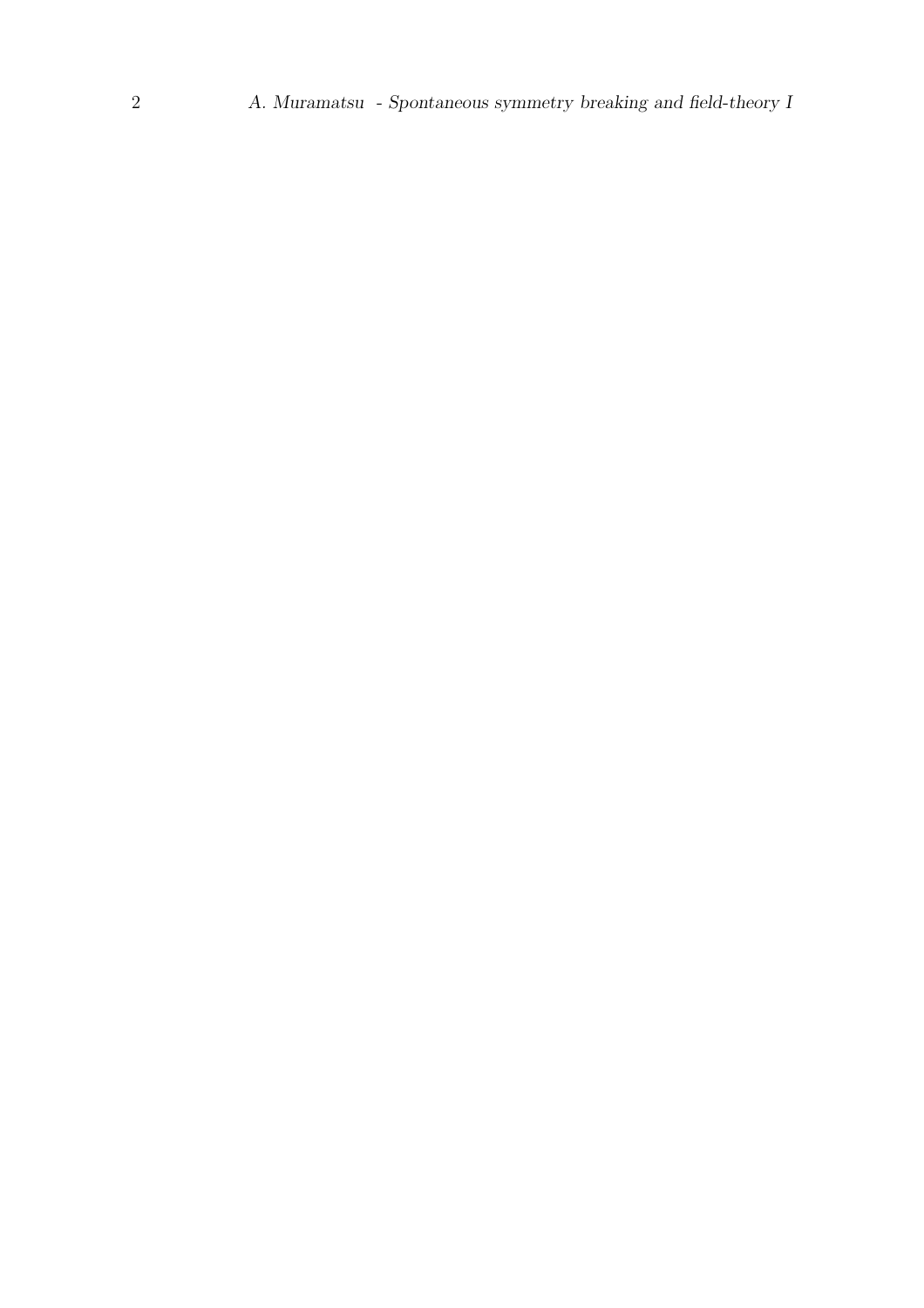## **Contents**

| $\mathbf{1}$   | Phenomenology of spontaneous symmetry breaking |       |                                                                                                                                                                                                                                                   |                |
|----------------|------------------------------------------------|-------|---------------------------------------------------------------------------------------------------------------------------------------------------------------------------------------------------------------------------------------------------|----------------|
|                | 1.1                                            |       |                                                                                                                                                                                                                                                   | $5\,$          |
|                | 1.2                                            |       | Phase transitions of first and second order.                                                                                                                                                                                                      |                |
|                |                                                |       | Order-parameter<br>and the contract of the contract of the contract of the contract of the contract of the contract of the contract of the contract of the contract of the contract of the contract of the contract of the contract of the contra | $\overline{7}$ |
|                | 1.3                                            |       | Criticality, critical exponents and universality                                                                                                                                                                                                  | 9              |
|                | 1.4                                            |       | Thermodynamic description of phase                                                                                                                                                                                                                |                |
|                |                                                |       |                                                                                                                                                                                                                                                   | 11             |
| $\overline{2}$ |                                                |       | Laudau's theory of phase transitions                                                                                                                                                                                                              | 13             |
|                | 2.1                                            |       |                                                                                                                                                                                                                                                   | 13             |
|                | 2.2                                            |       |                                                                                                                                                                                                                                                   | 21             |
|                | 2.3                                            |       | Discussion of Landau's theory of phase transitions                                                                                                                                                                                                | 25             |
| 3              |                                                |       | Mean-field theory                                                                                                                                                                                                                                 | $27\,$         |
|                | 3.1                                            |       |                                                                                                                                                                                                                                                   | 27             |
|                |                                                | 3.1.1 |                                                                                                                                                                                                                                                   | 28             |
|                |                                                | 3.1.2 |                                                                                                                                                                                                                                                   | 29             |
|                |                                                | 3.1.3 | Other application of the Ising model                                                                                                                                                                                                              | 31             |
|                | 3.2                                            |       | Mean-field approximation for the Ising-model                                                                                                                                                                                                      | 33             |
|                |                                                | 3.2.1 | Order parameter close to $T_c$                                                                                                                                                                                                                    | 36             |
|                |                                                | 3.2.2 |                                                                                                                                                                                                                                                   | 37             |
|                |                                                | 3.2.3 |                                                                                                                                                                                                                                                   | 37             |
|                |                                                | 3.2.4 | Correlation length and correlation functions                                                                                                                                                                                                      | 38             |
|                | 3.3                                            |       | Relationship between Landau's theory and                                                                                                                                                                                                          |                |
|                |                                                |       |                                                                                                                                                                                                                                                   | 40             |
|                |                                                | 3.3.1 | Landau's functional for the Ising model                                                                                                                                                                                                           | 40             |
|                |                                                | 3.3.2 | The saddle-point approximation $\ldots \ldots \ldots \ldots \ldots \ldots$                                                                                                                                                                        | 46             |
|                | 3.4                                            |       |                                                                                                                                                                                                                                                   | 50             |
|                |                                                | 3.4.1 |                                                                                                                                                                                                                                                   | 50             |
|                |                                                | 3.4.2 | <i>N</i> -component vector model and the large <i>N</i> -limit $\ldots \ldots$                                                                                                                                                                    | $52\,$         |
|                | 3.5                                            |       | Corrections to mean-field.                                                                                                                                                                                                                        |                |
|                |                                                |       |                                                                                                                                                                                                                                                   | 62             |